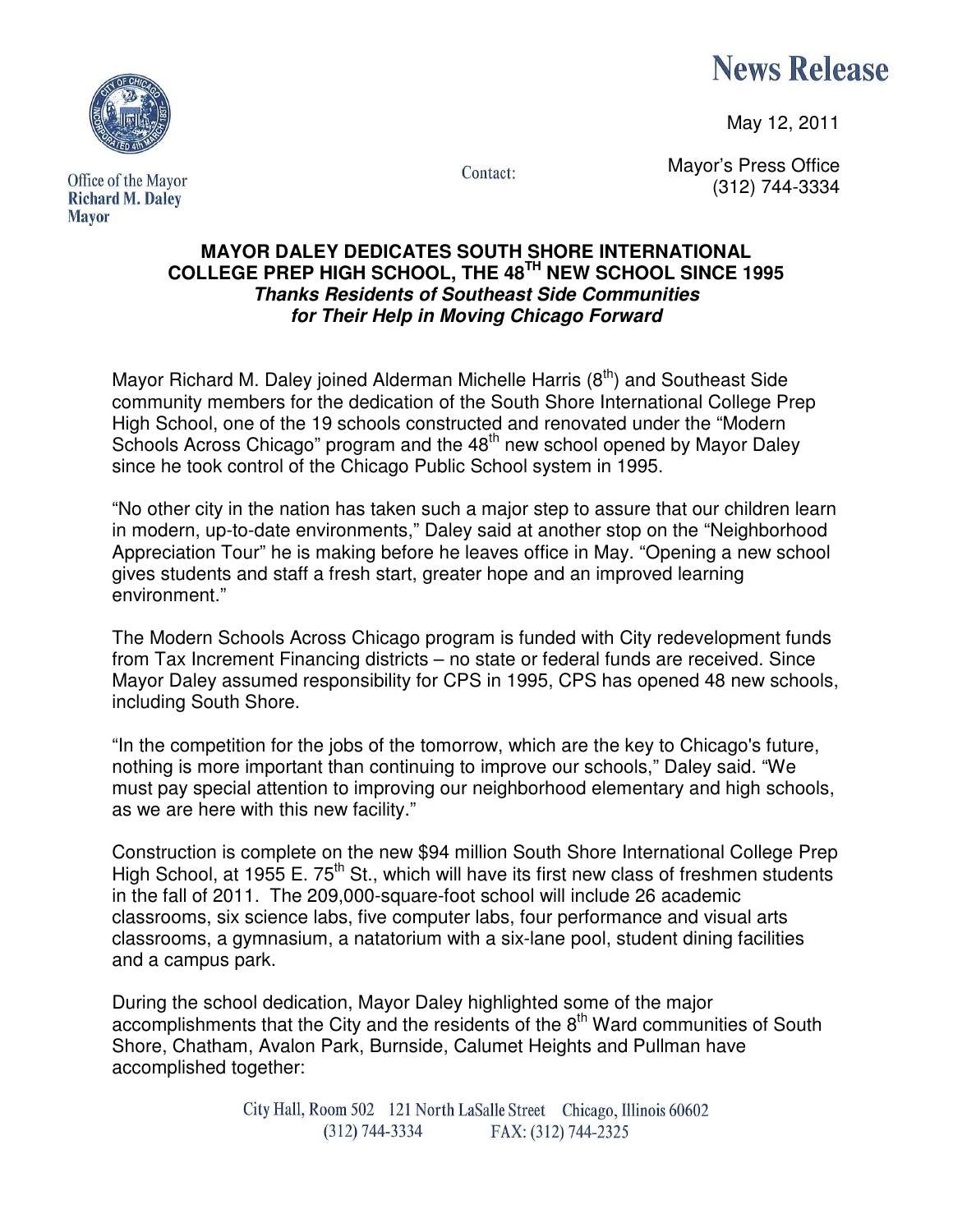- The Chicago Public Schools have constructed, renovated and upgraded a number of other school facilities in the  $8<sup>th</sup>$  Ward including:
	- o An addition and playlot at Amelia Earhart Elementary School at 1710 East 93rd St. in 2002.
	- $\circ$  The construction of new playlots and campus parks at seven other schools in the ward, including: Ashe, Avalon Park; Schmid; Mann; McDowell; Warren and Washington.
- Olive-Harvey College, at 10001 S. Woodlawn Ave., offers students the opportunity to earn associate degrees in a variety of fields, certificates, adult basic education and the GED. The City Colleges of Chicago has recently invested more than \$16 million in a series of renovations at the school, including interior and exterior remodeling, campus landscaping and mechanical systems upgrades.
- Chicago's senior population is growing, so the City has continued to make important investments to provide safe, affordable housing like Montclare Senior Residences at 1200 E.  $78<sup>th</sup>$  St. The development has 102 units for seniors who want to remain a vibrant part of their community surrounded by the support and services necessary to lead healthy and active lives. The City donated the land and provided a total of \$1.8 million in TIF funds to support this project.
- The City has also made a number of improvements to parks, open space and recreational facilities throughout the community, including:
	- $\circ$  The new Jesse Owens Park fieldhouse at 2032 E. 88<sup>th</sup> St, which was built in 2009 and features a competition-sized gymnasium, fitness and community rooms, locker rooms and administrative facilities.
	- $\circ$  Gately Stadium at 810 E. 103<sup>rd</sup> St. installed a new artificial turf field in 2004.
	- $\circ$  A total of 3.5 miles of on-street bike ways intersect the community.
- Through the American Recovery and Reinvestment Act (ARRA) program, the Chicago Department of Transportation is in the process of completing the arterial resurfacing of Jeffery Boulevard – from  $89<sup>th</sup>$  to  $98<sup>th</sup>$  Street.
- The City has also recently invested more than \$300,000 in TIF-assisted infrastructure and business improvements throughout the area, including:
	- $\circ$  New street lighting on Clyde Avenue and 69<sup>th</sup> Street
	- $\circ$  New trees at 97<sup>th</sup> and University
	- $\circ$  Street repair along 91<sup>st</sup> Street
	- o New sidewalks on the 8800 block of South Jeffrey
	- $\circ$  and new landscaping at 87<sup>th</sup> and Stony Island